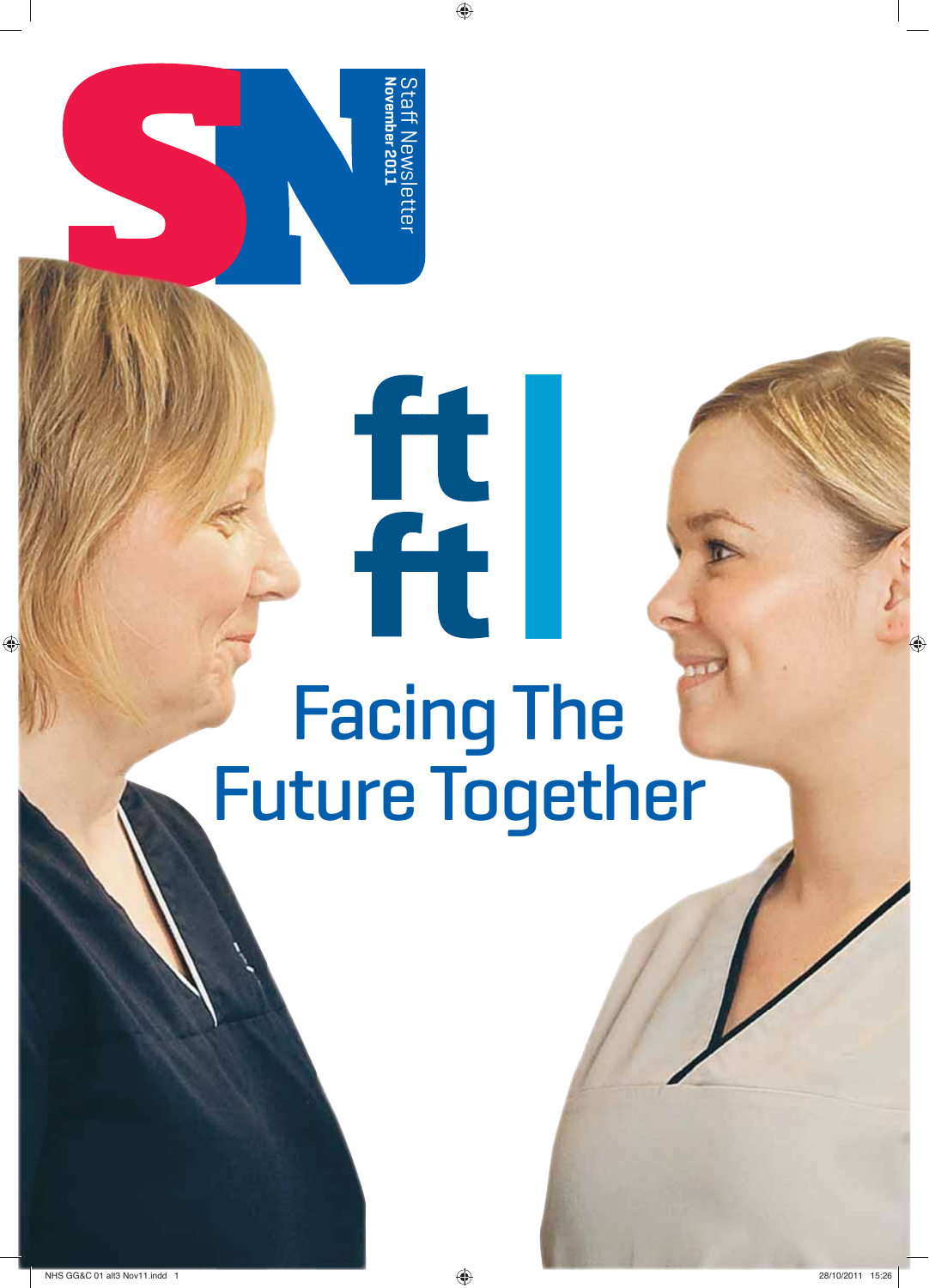#### **WELCOME...**

...to a special edition of *Staff Newsletter* that focuses on NHS Greater Glasgow and Clyde's Facing The Future Together programme that aims to drive service improvements.

#### **CONTENTS**

#### **4 - 6: Services' perspectives on Facing The Future Together...**

- Acute Services Division
- East Dunbartonshire CHP
- Inverclyde CHCP
- Corporate Services
- Glasgow City CHP
- West Dunbartonshire CHCP
- Renfrewshire CHP
- East Renfewshire CHCP

#### **7: Facing The Future Together in practice...**

- Bright Ideas
- Renfrew Health and Social Work Centre



#### STAFF NEWSLETTER

*Staff Newsletter* is written by staff for staff with the full support of the Area Partnership Forum

Please send articles, letters and photographs to: NHSGGC Communications, Staff Newsletter, JB Russell House, Gartnavel Royal Hospital Campus, 1055 Great Western Road, Glasgow G12 0XH Email: staffnewsletter@ggc. scot.nhs.uk Telephone: 0141 201 4558. *Staff Newsletter* is designed by Connect Communications: www. connectcommunications.co.uk

# value to

## 'The future ho

I WANT to take the opportunity with this special edition of *Staff Newsletter* to introduce the Facing The Future Together programme.

Facing The Future Together will be the way in which we take the next steps in a journey that most of you have been involved in since the creation of NHS Greater Glasgow and Clyde.

This journey has taken us through major changes to the way we deliver services and we can all take pride in the way that we have worked together to deliver those changes in the last few years.

The future holds a whole new set of challenges and a very different environment. Facing The Future Together is about ensuring that we are ready for these new challenges

Robert Calderwood, chief executive, introduces Facing The Future Together in NHS Greater Glasgow and Clyde

and drive further changes and improvements in the quality of the care we offer.

The focus of this new programme is to help us to deliver that drive with a particular emphasis on engaging staff more extensively in the way we meet the challenges. I want Facing The Future Together to enable staff to make a much bigger contribution.

The Facing The Future programme has been developed through staff focus groups. Staff told us that they are really committed to working in their

teams and for the NHS but that we need to get better at listening to their views and ideas, and supporting them better to do their jobs.

The response to these messages is a co-ordinated programme of improvement, focusing on:

- **t** Our patients
- **t** Our people **t** Our leaders
- **t** Our resources
- **t** Our culture the way we work together.

The most important thing about this programme is that I want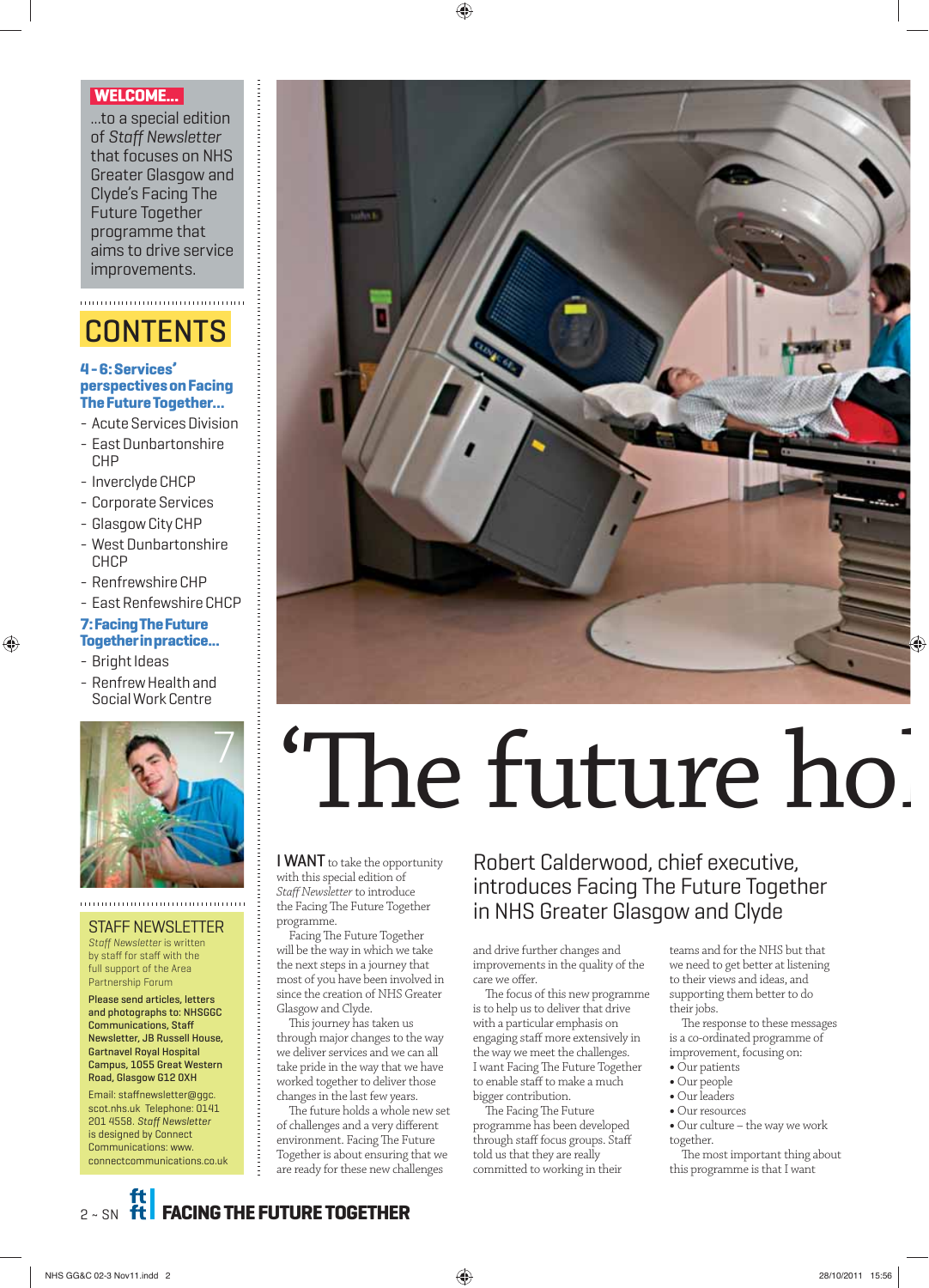#### **SOME EXAMPLES OF WHAT WE'RE DOING:**

**t** Strengthened commitment to our patients and the quality of service they receive. This will play out with particular focus in our care of the elderly. If we get this right, then the improvements we make will benefit everyone

**t** More focus on team working and support to team leaders to develop their teams and support their people

**t** The way we work together sets out the values and behaviours which we think are essential to this new way of working. I want everyone to know that they should reflect on how well they personally meet the behaviours and also actively give feedback to their colleagues on how they meet the behaviours.

**This journey has taken us through major changes to the way we deliver services and we can all take pride in the way that we have worked together to deliver those changes in the last few years**

 $\epsilon$ 

## lds new challenges'

### ft NHS Greater Glasgow and Clyde

everyone to feel able to get involved. To get commitment from our people means that we must get better at listening, so we're creating a number of ways for staff to feedback their views, including raising issues and questions directly with me or with their local director.

There are a number of other ways that you can contribute, including: **t** Helping to improve the way your team works

**t** Contributing ideas on changes to improve services and reduce costs

**t** Helping us to work out how to

make it easier for frontline staff to focus on patients by reducing bureaucracy

**t** Thinking about the way we work with our colleagues and giving constructive feedback to others **t** Getting involved in the local Facing The Future Together programme of activity which your Partnership or Directorate will also be developing.

Participation is not just for those who work directly with patients, we all have a contribution to make to improve services and we can all contribute to ensure

NHS Greater Glasgow and Clyde is a place that we enjoy coming to work in and are proud to be a part of.

I encourage everyone to have a look at the Facing The Future Together pages on StaffNet. If you have difficulty accessing StaffNet, please ask your team leader or manager about how you can get involved.

Now, I know that you might say that you've seen this sort of thing before and will want to know what makes this different.

First, there is my personal commitment and the commitment of my directors and senior managers. I want this programme to make a real difference to the way we work.

Second, the programme has been shaped by feedback from staff. Finally, there are real opportunities to participate and shape the programme.

I am aware that these changes might feel uncomfortable. Giving feedback and opening up more direct routes of communication are significant changes to the way we work, and although this will be challenging we must not let this deter us.

Please read on to find out more from your local director about the Facing The Future Together programme in your own area. Many thanks for your support.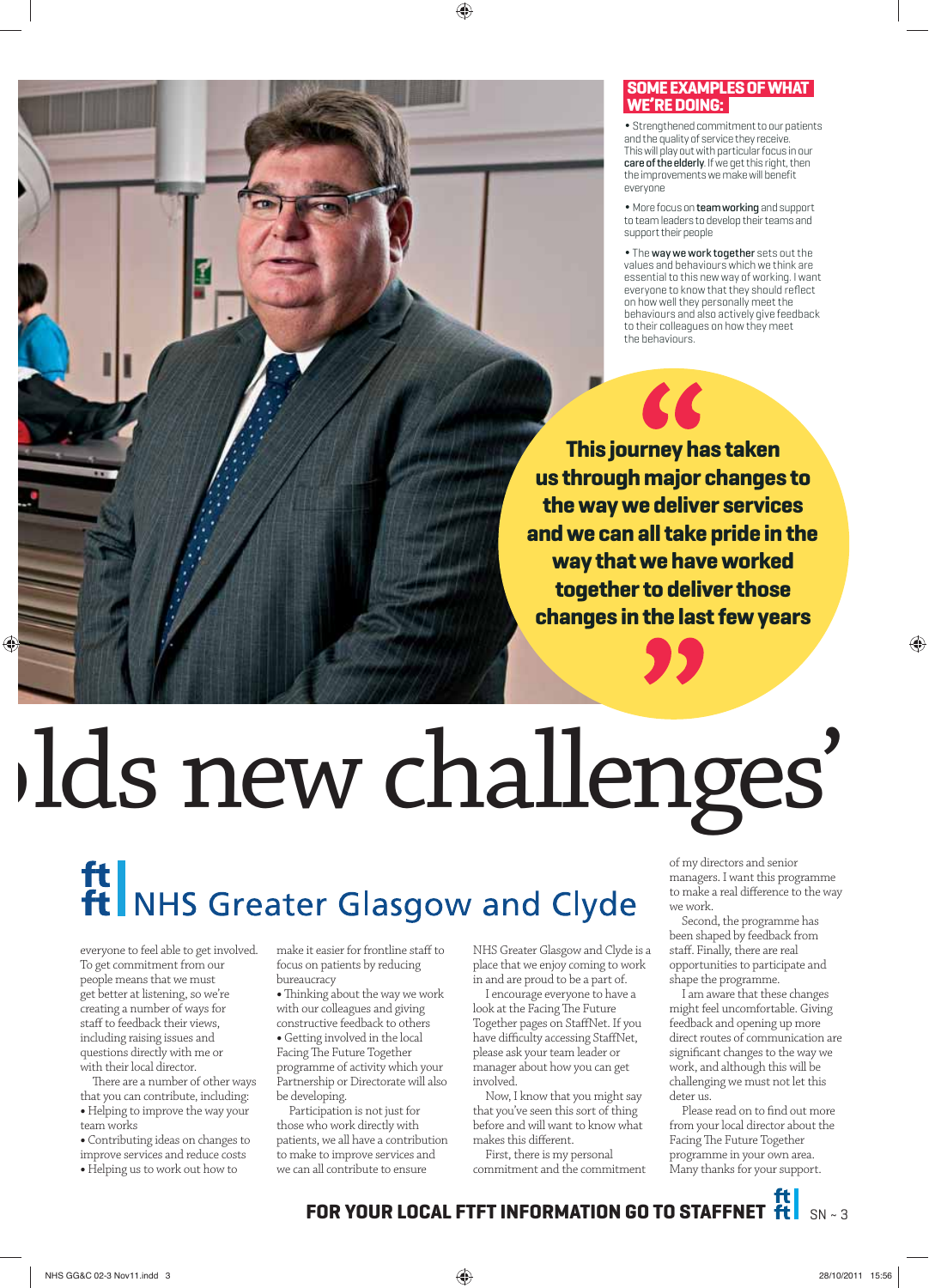Jane Grant, chief operating officer, introduces Facing The Future Together in the Acute Services Division

## Engaging effectively

FACING The Future Together provides an exciting opportunity for us to engage more effectively with all staff in the Acute Services Division as we continue to

#### ft |<br>ft | Acute Services

implement a challenging change agenda to support the delivery of patient-centred, safe and effective services.

We already have a proven track record of implementing change successfully within the Division. In the last few years we have opened two new Ambulatory Care Hospitals at Stobhill and the Victoria, as well as the new Beatson West of Scotland Cancer Centre. Last year, we successfully

implemented the Vale Vision and

**We already have a proven track record of implementing change successfully within the Division**

integrated inpatient services in the North and East of Glasgow from Stobhill Hospital onto the Glasgow Royal Infirmary site.

In addition, a wide range of services have been redesigned, modernised and in some cases centralised to single site working, to provide centres of excellence, including renal and vascular services. All of this has been achieved through hard work, involvement and commitment of staff. I want to acknowledge the level of effort and engagement from all groups of staff to support the change agenda to date.

The next few years herald a further period of significant change as our efforts continue to deliver

high-quality clinical care from centres of excellence to ensure that we will:

> **t** Provide patientfocused, high-quality services within our existing sites and for those transferring to the New South Glasgow hospital **t** Implement redesign programmes to improve the current services we offer to patients and promote a culture of continuous

**t** Support innovative and best practice

**t** Ensure new workforce models are delivered

**t** Maximise the use of technology to support new ways of working.

The principles set out in Facing The Future Together are vital to our business and I welcome the opportunity to promote new behaviours and new ways of working for individuals, teams and, as an organisation, to develop a culture in which staff feel even more valued and can take pride in the delivery of the highest standards of care to patients and service users.

Divisionally and through directorates, we will have actions and activities to support the implementation of Facing The Future Together. We will keep staff regularly updated to encourage staff, clinicians and managers to work together to improve how we collectively manage and implement positive change.

Finally, I would encourage you to get involved personally by taking advantage of the opportunities that will be available to offer ideas, suggestions for change or improvement or simply to ask a question of the directors or myself.

I look forward to working with you all on this exciting new programme.

#### Everyone needs to have a say

**THE** Facing The Future Together programme will be a great support to work we are already doing in East Dunbartonshire Community Health Partnership (CHP). It will build on our comprehensive programme of staff engagement, and provide the opportunity for our local work to be aligned with the key leadership, organisational change, staff governance and quality strategy outcomes for the whole of NHS Greater Glasgow and Clyde.

Everyone in our organisation needs to have the opportunity to have a say in how we can improve the outcomes and service

Karen Murray, director, East Dunbartonshire Community Health Partnership, says Facing The Future Together will help people contribute to improving services

improvement

experience for our patients and their carers, and improve quality.

Our aim is to encourage and support teams at all levels so that staff are respected and valued for their contribution to delivering excellent patient care. I am looking

forward to speaking to staff about their successes and concerns in the weeks ahead.

I encourage you all to access Facing The Future Together on StaffNet and play your part in the programme.

**East Dunbartonshire CHP**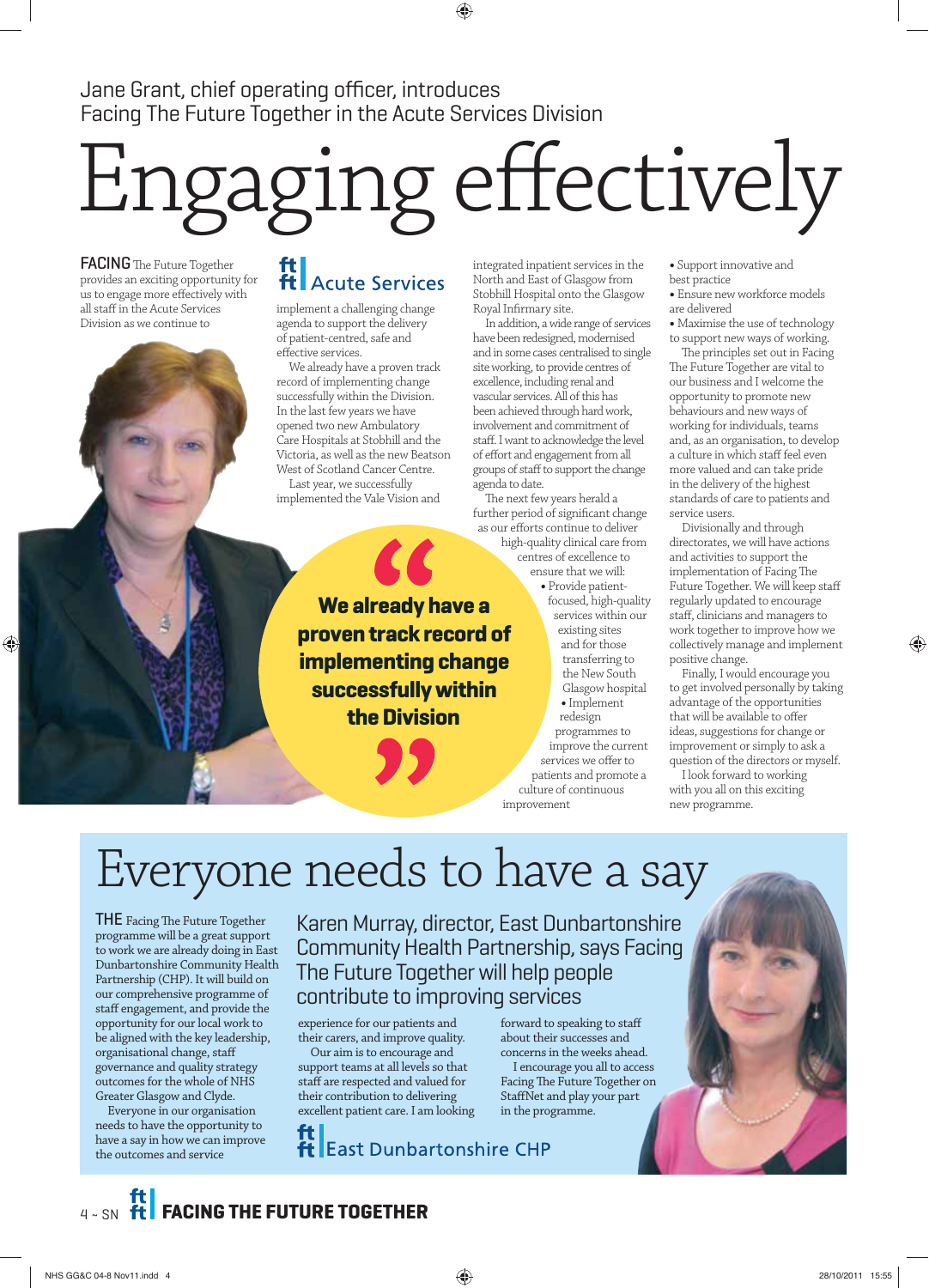

#### **Making** links

#### IN INVERCLYDE

Community Health and Care Partnership (CHCP) we are all committed to providing the best possible care services for the people of Inverclyde. The "Improving Lives" approach which we developed with staff to sum up our values and aims gives us a strong platform to get the best from the Facing The Future Programme.

The launch of Facing The Future Together gives our staff new ways to get engaged and participate. It will help us build on the success that we have already had in engaging our staff and supporting them in their roles to improve the health and care of our local community.

Key to that success are the relationships we develop within and outside the CHCP. I am very proud of our track record of joint working and the benefits that this has had and I know that we will continue to build on this with our local approach to Facing The Future Together.

So, there are lots of new ways to get involved and I am asking you all to think about how you can play your part. Talk to your colleagues, reflect on how you could improve services, have a look at StaffNet, be a positive part of change.

Robert Murphy, director of Inverclyde Community Health and Care Partnership



## Improving support

Ian Reid, director of human resources, explains the role of Corporate Services in Facing The Future Together

#### ft | Corporate Services

#### AS DIRECTOR of human

resources I welcome this opportunity to join with the other directors of finance, health information and technology, communications, planning and public health to give our commitment to Facing The Future Together.

With this programme we are giving all staff the opportunity to get more involved in making NHS Greater Glasgow and Clyde an even better organisation.

I'd like to mention in particular the role that the staff in the corporate functions will play.

Although not providing direct care and services to patients and communities, we play a vital role in supporting those who do. While in positions less visible to the public we are still under scrutiny to embrace change and be more effective and efficient. Facing The Future Together is therefore as important to us as it is for staff who deliver services and work with patients.

The programme complements our commitment to Staff



Governance and opens up more opportunities for us to examine how well we work together. We'll use it to make sure we encourage, motivate and develop people to continue to give their best and benefit from a positive and

rewarding workplace.

I want to encourage all corporate services staff to think about how they can get involved and use the opportunities of the Facing The Future Together programme to make their contribution.

Glasgow City Community Health Partnership has a role in Facing The Future Together, explains director Anne Hawkins

#### Partners in improvement

WE ARE fortunate in having highly motivated and dedicated staff within the Glasgow City Community Health Partnership, across all our services and the services we manage on behalf of the other Partnerships.

I never fail to be impressed with the willingness of staff to work together for the benefit of our patients. We are also

fortunate in having staff-side colleagues who live up to the principles of partnership working.

On a day-to-day basis we all face many challenges and need

#### $\left| \begin{array}{c} \mathbf{t} \\ \mathbf{f} \end{array} \right|$  Glasgow City CHP

sight of our primary function to improve the health of the local population.

Most of us have concerns about change, but change is inevitable in today's world and often brings opportunities we may not have envisaged.

I believe that Facing The Future Together will give us even better ways of working and more opportunities for staff to shape and lead change so that we can meet the challenges we face and continue to provide services we can be proud of.

**FOR YOUR LOCAL FTFT INFORMATION GO TO STAFFNET**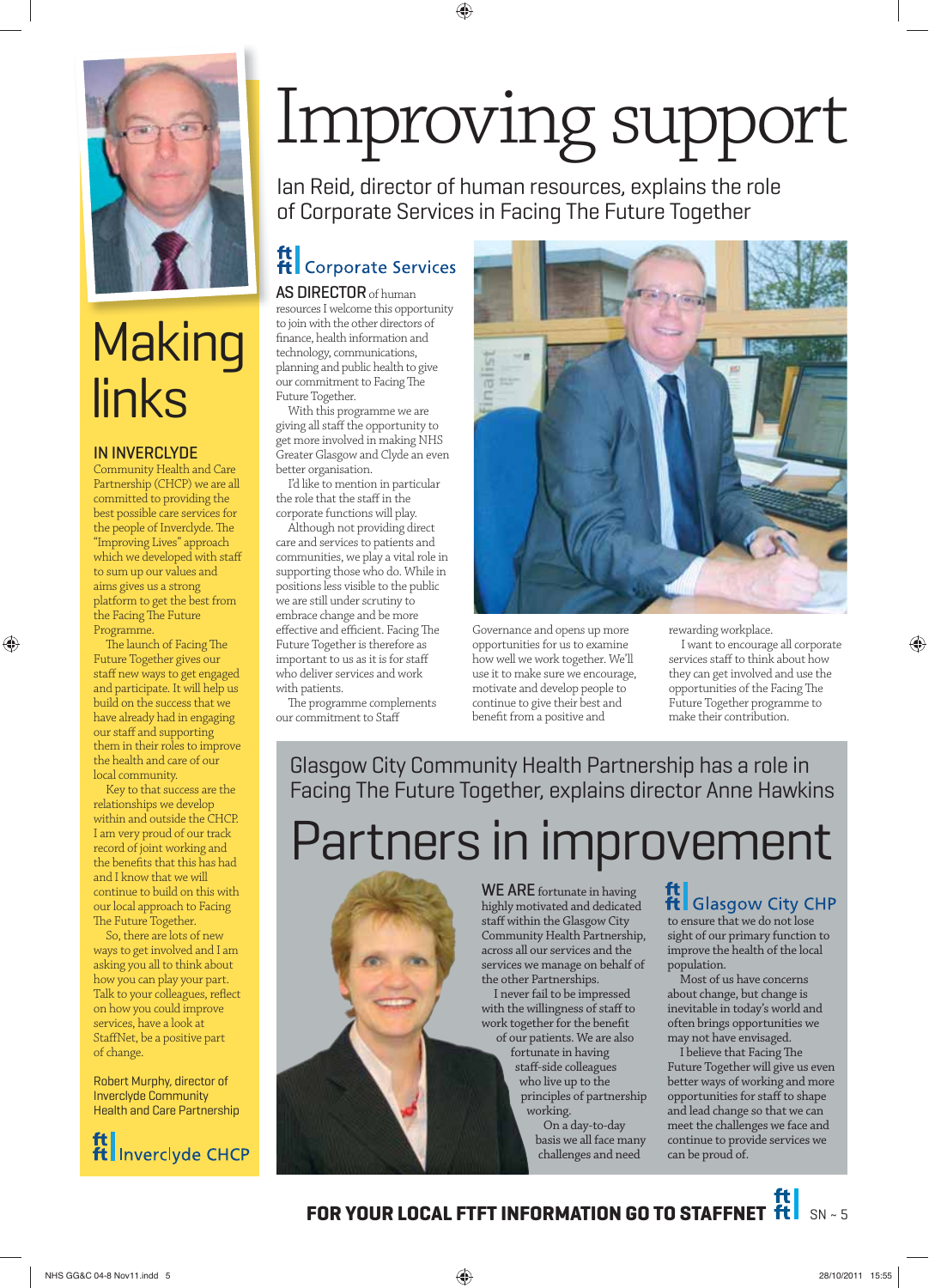#### Opportunity to get involved

AS the director of West Dunbartonshire Community Health and Care Partnership (CHCP) I welcome this opportunity to take forward all the important elements of the Facing The Future Together programme.

I am looking forward to the launch to recommit myself to working with all staff in the CHCP to ensure that we collectively do the best we can for all the people in West Dunbartonshire who receive services from the CHCP.

The programme will support

our local initiatives including higher visibility for our senior management team, increasing the knowledge of all staff to contribute more fully to improving services and quality and continuously improving our team work.

I will personally be monitoring the success of our local work and hope that you will all take this opportunity to be involved in these positive initiatives.

Keith Redpath, director, West Dunbartonshire Community Health and Care Partnership

**Facing The Future Together will support local initiatives**



ft<br> **ft** West Dunbartonshire CHCP



#### ft Renfrewshire CHP

#### Getting positive results

David Leese, director, Renfrewshire Community Health Partnership, welcomes Facing The Future Together

I WELCOME Facing The Future Together as it builds on our local cultural change work to improve the quality of staff experience in the workplace, with the aim of delivering safe, effective care for our patients.

Our work began in 2008 with stakeholder focus groups which provided honest feedback about how people experienced and viewed the Community Health Partnership (CHP). We worked with

stakeholders to describe our desired future culture, and then introduced new programmes of work and improvements to the working environment with positive results.

The local findings resonate with the Facing The Future Together programme, including recognising existing good practice, really communicating and engaging with our staff and partner agencies, higher visibility of managers to

frontline staff, and being more transparent about priorities and how they are delivered in challenging times. We are confident that Renfrewshire CHP staff are committed to continually improving how we work and behave to deliver high quality services for people in Renfrewshire. I hope you will all take the opportunity to contribute to this new, NHS Greater Glasgow and Clyde wide programme.

#### An exciting time to work together



**I AM** delighted to endorse Facing The Future Together, which complements our Partnership Transformation Programme, which we established to help services develop and implement change. We are off to a good start in the East Renfrewshire Community Health and Care Partnerships (CHCP) when it comes to redesign initiatives as we have five work streams in place that consist of more than 50 projects, all led by staff.

So there's already a great deal of activity taking place across the CHCP that supports Facing The Future Together. We're gathering this information and will use East Renfrewshire's Facing The Future Together StaffNet page to share the

#### ft East Renfrewshire CHCP

Facing The Future Together will also provide us with an opportunity to bring together other pieces of

work with you to: · improve internal communications • hear from you about your

improvement ideas • take the findings from the CHCP staff survey and develop them into an action plan.

This is an exciting time for all of us and I look forward to discussing how we can best work together to

meet the challenges ahead for East Renfrewshire CHCP.

Julie Murray, East Renfrewshire Community CHCP director

**We are off to a good start in East Renfrewshire Community Health and Care Partnership when it comes to redesign initiatives**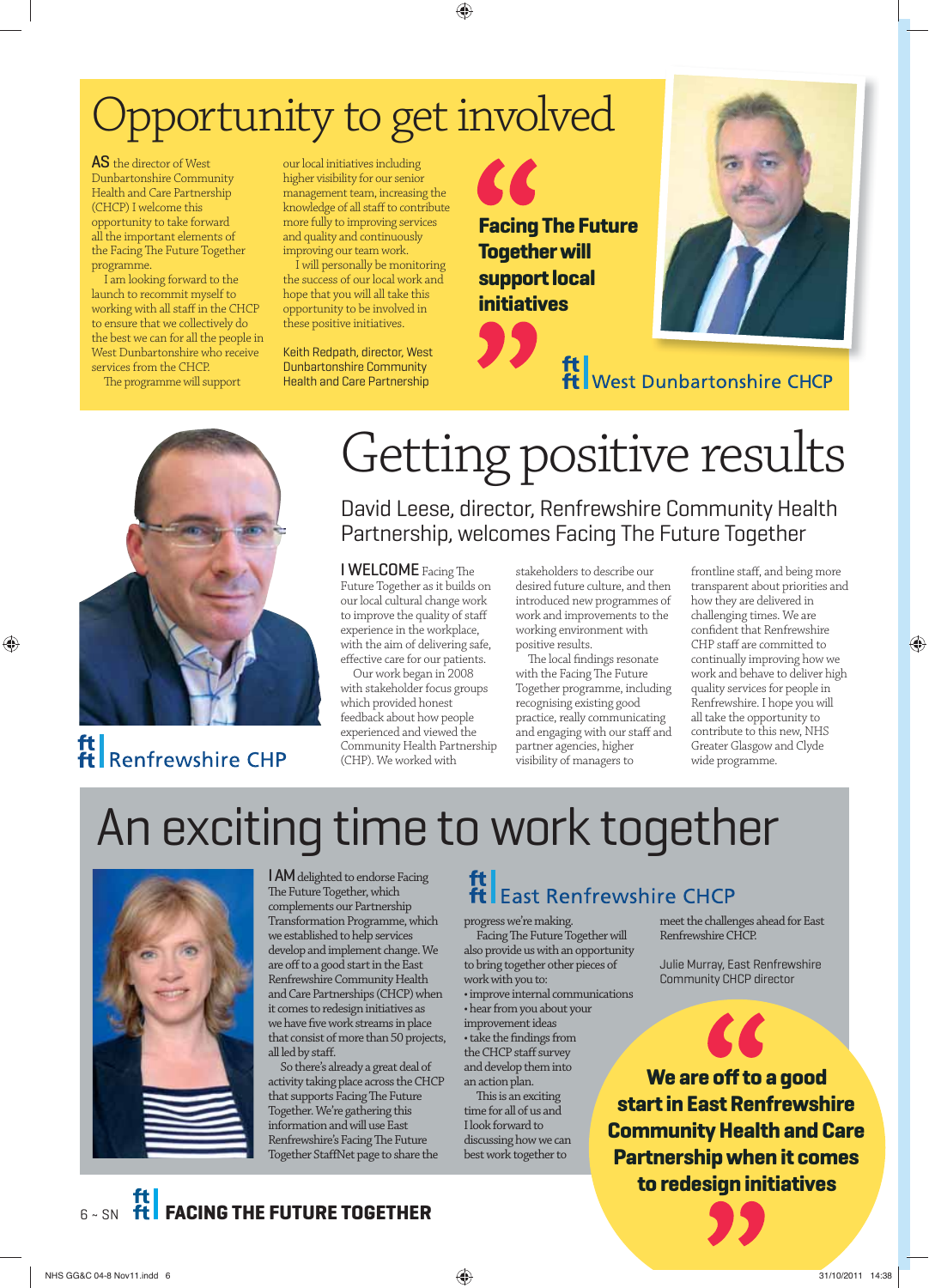#### **CASE STUDY: BRIGHT IDEAS**

Thanks to the "Bright Ideas" programme introduced in 2007, NHS staff in joint services and community groups have come up with a number of enterprising ideas and improvements, with the help of small budgets.

Among these has been the introduction of a sensory garden within the Recovery Across Mental Health service at Carlibar Road in Paisley and the creation of a relaxation room using fibre optic lights and wall projections, as part of an elderly mental

illness ward at the Royal Alexandra Hospital. Another project has developed very visual and portable healthy eating display stands, promoting recommended meals and snacks to the public, staff and patients.

Staff have also negotiated a package with the Lagoon Leisure Centre in Paisley offering George Street Homeless service clients access to a number of sports facilities including swimming, badminton and gym sessions.

Liz Daniels, rehabilitation and enablement manager for Renfrewshire CHP, said that these ideas, which may appear to be small steps, have had a positive effect on staff and quality of care for patients: "Feedback has shown that staff felt empowered by having access to a small budget and being able to make choices to use it to improve service delivery which has led to enhanced care for patients and also important health messages for staff and the public."

A relaxation room has been created at the Royal Alexandra Hospital

#### Facing The Future ft Together in practice

#### Renfrewshire Community Health Partnership has already been living the values of Facing The Future Together

**THE** approach, values and direction underpinning Facing The Future Together (FTFT) have been operating in Renfrewshire Community Health Partnership (RCHP) for over three years.

Director David Leese explained: "Our analysis began with a number of staff focus groups which gave us really high value and very honest feedback in terms of how staff experienced and viewed the Partnership.

"We worked with a range of stakeholders to describe our future culture using a straightforward 'from-to-approach', simply, where we are now and what we want to move to be. This was described in plain English in response to a request for less jargon!"

Many of the issues flagged up resonate with the FTFT programme, including more effective communication and engagement with staff, patients, carers and partner agencies; higher visibility as leaders

and managers; and being more transparent about priorities and how they are delivered in challenging times of resource constraint.

David went on: "Getting together to introduce new programmes of work, innovations, and improving the working environment, has brought a positive response from staff, patients and the public because more people feel included in shaping services."

He paid tribute to staff and managers in RCHP and emphasised the commitment required and the scale of effort from staff and managers alike to change how they work, think and behave.

David added: "If we don't try, we will continue to work and operate as we always have - and in ever changing and more challenging times, that is not an option.

*Above and to the right are examples of the Renfrewshire approach.*



#### **CASE STUDY: PUBLIC INVOLVEMENT**

Patients were very much involved in influencing the design and operation of the new Renfrew Health and Social Work Centre through their public involvement group.

They played a central role by making a number of suggestions, including asking for additional access for wheelchair users and changes to the design of disabled toilets, adding to the already high-quality facilities.

The group, which included representatives from the community council, elderly forum, and the local area committee, also chose some of the artwork, produced by Reid Kerr College students,

now on display in the building. They also worked with local poet

Douglas Dunn, who wrote a special poem for the centre.

And to ensure patients are aware of the different services available. group members suggested that information points were placed at the entrance.

Fiona MacKay, head of planning and health improvement for Renfrewshire CHP, said: "Significant changes were made following a meeting with group members.

"Bringing together staff , patients and the public gives everyone a sense of ownership of the new centre.